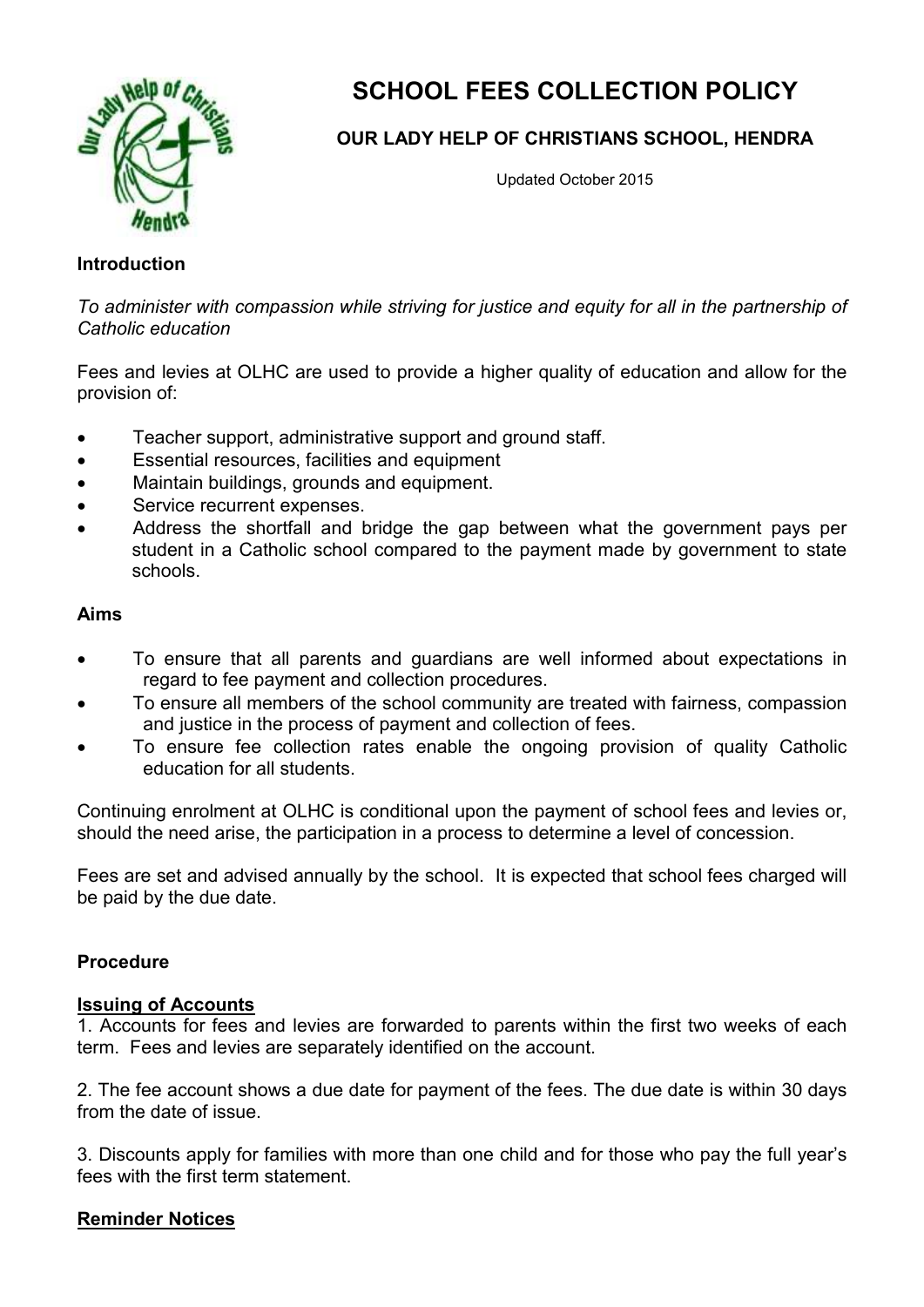3. On expiry of the due date, an 'Account Rendered – Reminder Notice' is sent, giving families fourteen days to pay.

4. If a suitable response is not received within fourteen days, the principal or a designated person i.e. administration officer, contacts the family. The object of the phone call/contact is:

[a] To collect fees in full or in instalments; or

[b] To establish the capacity to pay; or

[c] To establish the inability of the family to pay fees/genuine financial hardship and hence establish the amount of concession to fees applicable.

If there are no extenuating circumstances, the principal or designated person may warn the family that the collection process will begin.

Where language and ethnic circumstances warrant, contact through a liaison person will occur.

5. If suitable arrangements are unable to be made following the sending out of a reminder notice and personal contact, the principal or designated person may send out a Final Notice giving a further 2 weeks to pay.

#### **Collection Agency**

6. If, after two weeks from sending the Final Notice letter no satisfactory arrangements have been reached and there appears to be no other workable solution, then the account may be sent to a collection agency.

7. If parents object to the process, the Principal refers them to the Area Supervisor.

#### **Court Action**

1. It is accepted that by initiating these procedures, on rare occasions it may be necessary for the school to proceed to further action. Such occasions occur when there is clear evidence of ability to pay.

To proceed to court action, authorisation is obtained from the Chief Financial Officer, Financial Services (BCEO).

#### **Concessions**

1. The Henderson Poverty Lines are used as a guide for assessing eligibility for fee concessions.

#### **Additional Points to note**

1. The principal or designated person documents all communications with families - phone calls, interviews, correspondence

2. The principal places a general note in the newsletter at an appropriate time about the volume of outstanding fees and the requirement to pass bad debts onto the collection agency.

3. When parents apply for enrolment of children for whom they have not paid school fees at a previous systemic school, the enrolment is not confirmed until the debt is paid or waived on